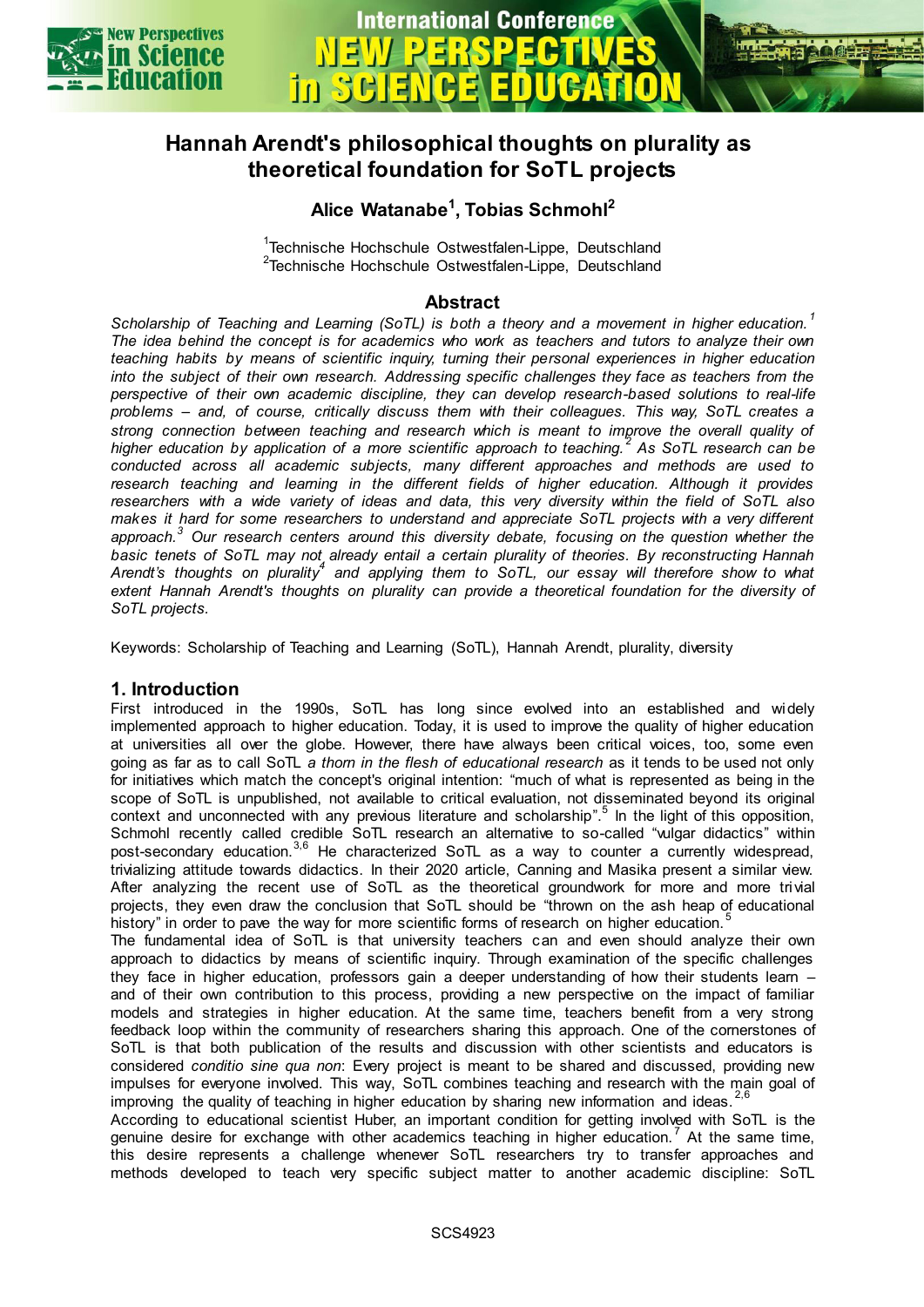

# **International Conference**

researchers may find that methods which have proven successful in one field may turn out incompatible with other subjects, not due to a lack of flexibility inherent to the model transferred, but due to vast differences between subjects and students' way of approaching them. As SoTL projects are often interdisciplinary efforts – or, at least, reviewed by academics from very different fields – this can lead to uncertainty and disagreements about the quality of SoTL projects. Therefore, many experienced SoTL researchers today emphasize that a model or a set of guidelines should be part of any SoTL project in order to standardize findings and provide direction to those looking to apply and review them.<sup>2,6,7</sup> Nevertheless, SoTL is characterized by the fact that scholars from different disciplines can explore their subject-specific teaching and must therefore always allow for a variety of different approaches. Although guidelines are necessary, it is equally important for researchers participating in SoTL projects to be able to appreciate the plurality within the field.

In this essay, we aim to provide a fresh perspective on the diversity of SoTL projects. First, we outline the main SoTL characteristics: openness, diversity and plurality. Second, we analyze to what extent Hannah Arendt's writings on plurality can be applied to SoTL. Our goal is to show how political philosophy can be used to improve educational research. Concerning its methodology, this essay uses both a hermeneutic perspective and an interpretative approach in which Arendt's thoughts on plurality are reconstructed and placed within an SoTL context.

#### **2. Openness, diversity and plurality: basic concepts of the SoTL movement**

The story of what today we call SoTL begins back in 1990 with educational scientist Ernest Boyer deploring the then-low status of learning and teaching in higher education, especially in comparison with other academic activities. $^8$  Boyer's ideal of "being a scholar" does not only entail great skill in discovering new insights by scientific means, nor is he content to merely remind academics that integration and application of their research must be the next step. Boyer also considers *education* to be of great importance for any true scholar – the education of others, that is. He argues that everyone working in academia should not only be skilled as a teacher but also possess a professional attitude towards teaching.

"Going public" with one's own considerations and one's research into the theory and practice of teaching and learning is considered an inherent part of this professionalism:

"The scholarship of teaching is about improving student learning within the discipline generally, by collecting and communicating results of one's own work on teaching and learning within the discipline". 9

Thus, the "openness" to create exchange and dialogue within the community has always been considered crucial for the SoTL movement. As Shulman points out, this also means that teaching – as seen through the lens of SoTL – must be regarded as some sort of scholarly "community property that can be shared, discussed, critiqued, exchanged, built on".<sup>10</sup> Trigwell et al. use a model which sorts SoTL activities into four categories of how communication on teaching can be organized (e.g., by informal conversations, reports, white papers or by publication in academic journals).<sup>9</sup> Bernstein and Bass, on the other hand, describe less formally structured ways to document and publish inquiry into student learning, stating that SoTL researchers need "to imagine new genres for sharing insights that are much broader than our current models of publishing".<sup>11</sup>

Felten, in turn, emphasizes the particular framework necessary to appropriately present SoTL research:

"Because SoTL inquiry typically is iterative and highly contextual, the most appropriate ways to go public should capture and reflect the evolving nature of this form of research. In many cases, that is<br>not possible in a traditional scholarly journal" <sup>12</sup> not possible in a traditional scholarly journal".

Due to their open and diverse character, SoTL projects can vary greatly and provide a diverse set of answers to the same questions. *Openness* within the framework of SoTL must therefore refer to two different ways of putting the SoTL mindset into action. On the one hand, it means that teachers share their approach or methods with the public, e.g., in the form of *open educational resources.* On the other hand, openness must also entail a community to support scholarly discourse on teaching, e.g., by means of publications or conferences. Therefore, scholarly teachers should aspire to an attitude that both enables and values feedback offered by peers and students alike (through evaluations, colleagues observing classes or peer supervision).

Since the ideas that underlie each academic discipline's perspective on education are based on heterogeneous epistemologies, methods and concepts, the way these SoTL values translate into research – and, in the long run, back into higher education – may greatly vary from one SoTL project to another. This is why engaging in conversation on teaching and learning across the disciplines as part of SoTL confronts participants with great *diversity*.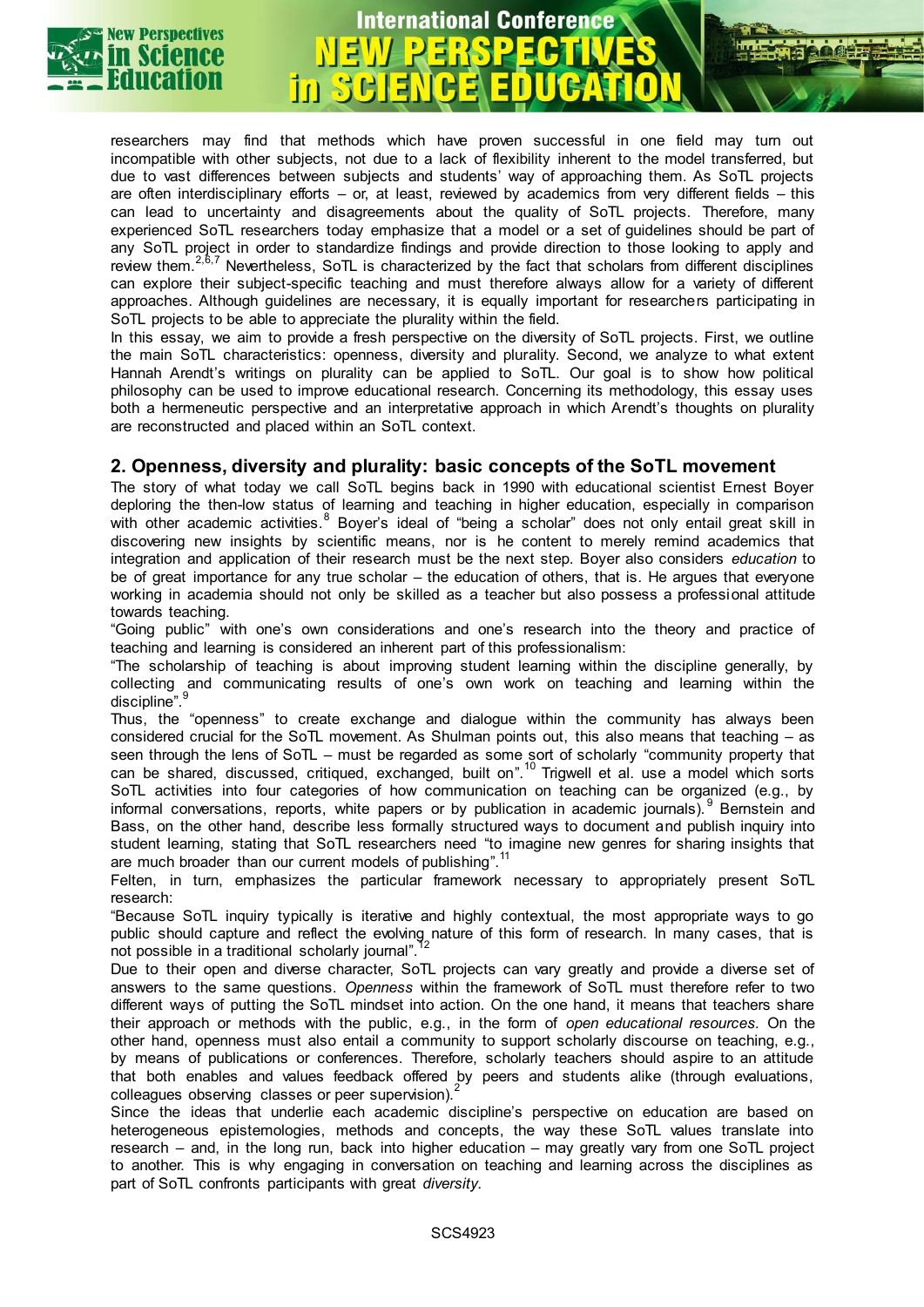

In order to deal with this challenge, it is important for SoTL researchers to deal constructively with the complexity and ambiguity of educational research. From data collection and organization to interpretation and discussion, they need to keep an open mind – in their own inquiries as much as with regard to the work of other scholars in the SoTL community. $^6$  In this light, SoTL can be regarded as a pluralistic concept which emphasizes scientific diversity. Moving on this consideration, the next chapter will explore how theoretical assumptions on plurality by the German political thinker Hannah Arendt provide a theoretical basis to address diversity and openness of SoTL.

**International Conference** 

#### **3. Hannah Arendt's philosophical reflections on plurality as a theoretical foundation for SoTL projects**

*Plurality* is a central element in Hannah Arendt's political theory. In her book "The human condition", Arendt identifies *equality* and *diversity* as the main conditions of human action. Since all humans belong to the same species and are able to understand each other due to a common way of using language, we are "equal". Yet, at the same time, we are "diverse" because each individual is irreplaceable and each one has a unique perspective on shared issues or concerns. Taken as a whole, these perspectives can be described as human plurality: "Plurality is the condition of human action because we are all the same, that is, human, in such a way that nobody is ever the same as anyone<br>elso who over lived, lives, or will live "<sup>4</sup> else who ever lived, lives, or will live."

Applying Arendt's theoretical considerations to SoTL projects, we can easily identify both equality and diversity as what drives the community: All SoTL researchers are equal in their goal of laying the scientific groundwork for their own teaching.<sup>1,6</sup> At the same time, their diversity is reflected in their different disciplines, their personal teaching experiences and research methods. $^6$  ln addition, SoTL projects are always framed in a specific context, which makes each project unique. Thus, SoTL projects can be described as a collection of diverse perspectives on the study of teaching experiences – a collection which we can, in turn, describe with Arendt's concept of plurality.

According to Arendt's political theory, *the public sphere* is the place where people can present and discuss their different perspectives.<sup>4,13</sup> In this regard, Arendt is inspired by ancient Greece and its ideal of a state in which citizens can interact as free and equal individuals. "Being free", in this context, means that there are no (allegedly) necessary activities keeping people too busy to exchange ideas with others. For example, in ancient Greece, labor was a necessity that led to lack of freedom.<sup>13</sup> At the same time, Arendt also understands the concept of being free and equal in the sense that no one rules or is ruled by another.  $4,13$ 

SoTL researchers can enter the public sphere by publishing their projects or by engaging in scientific discourse through conferences. However, it remains unclear to what extent SoTL projects can remain detached from the necessities of life, considering that they are created by teachers as part of their work in higher education. Nevertheless, it could be argued that SoTL projects are not, strictly speaking, part of the necessary occupations of these academics. This would make them optional projects based on genuine interest – an assessment which certainly holds true with regard to publishing and discussion among SoTL participants.<sup>2,7</sup> The desire for exchange with other teachers<sup>7</sup> and discussions about SoTL projects $^2$  are also very compatible with Arendt's theoretical considerations and suggest communication structured by the principle of equality.

There is, however, one more critical issue related to plurality: It is not always easy for individuals to accept a variety of views and, in the case of SoTL, to respect diverse research methods and procedures. Arendt advocates acknowledging different perspectives presented in the public sphere and at the same time emphasizes the importance of maintaining one's own position – as long as it is logically sound.<sup>14</sup> In order to live plurality, the ability to think in terms of other approaches and to use one's imagination to comprehend them is crucial.<sup>15</sup>

These theoretical considerations also appear useful for making SoTL researchers aware of the inherent plurality of SoTL, reminding them to keep an open mind when facing different approaches to research. At the same time, however, it is still important that SoTL research meets certain scientific standards. The development of guidelines and models for SoTL projects thus seems to be just as important as appreciation for the plurality within the community.

#### **4. Conclusion**

This paper has shown that Arendt's thoughts on plurality can, in principle, be successfully combined with SoTL, applying the different aspects of Arendt's theories to SoTL in order to gain a new understanding of the inner workings of both projects and community. However, it also becomes clear that certain aspects, such as freedom from the necessities, seem worthy of further discussion, and